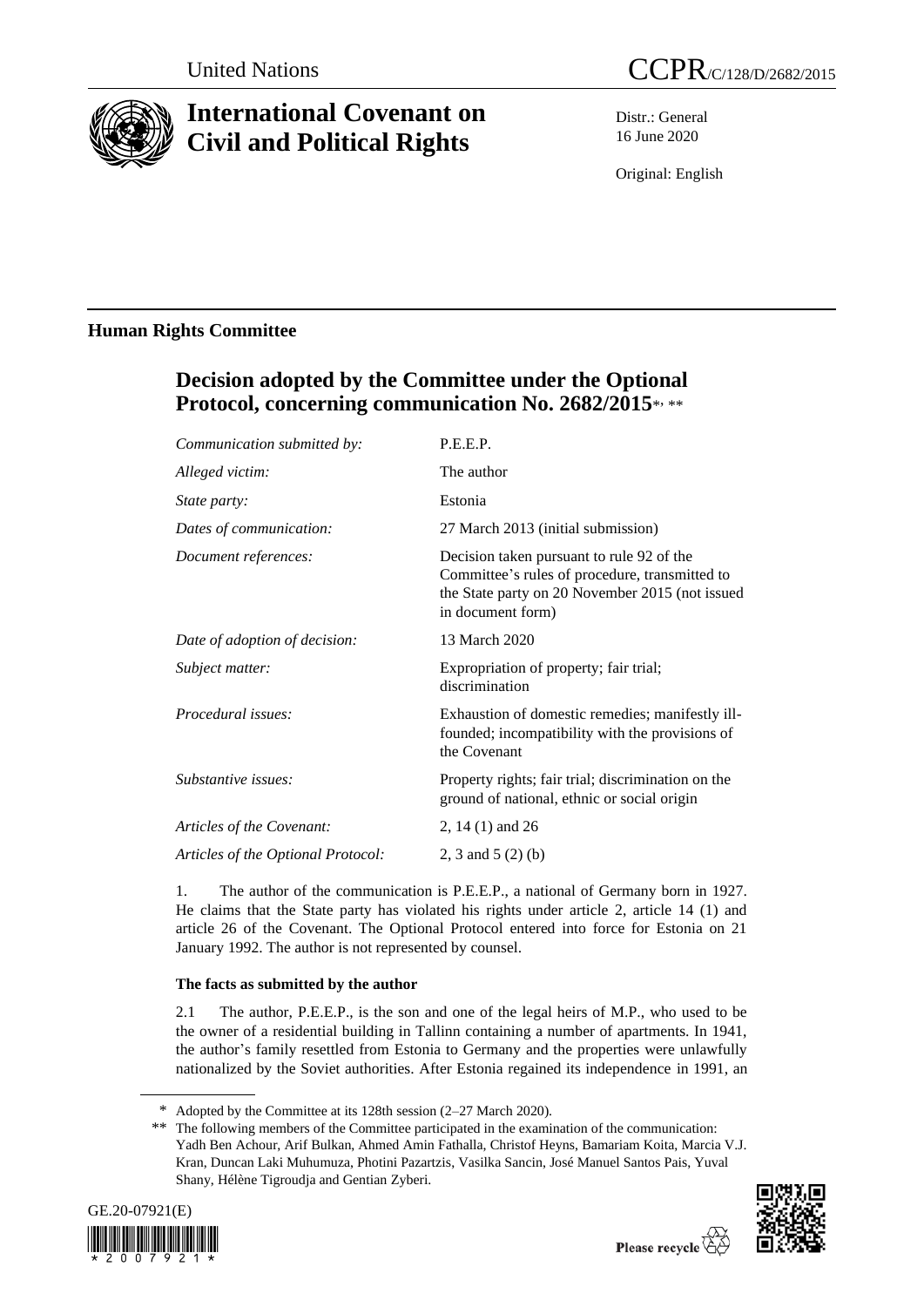ownership reform process was put in place, governed by the Principles of Ownership Reform Act. The aim of the Act was to return the confiscated properties to their former owners or their legal successors, or in the alternative, to provide them with compensation. In 1992, the author, together with his brother, successfully claimed restitution of their late father's property in Tallinn, which was returned to them, by a decision dated 25 October 1993 of the Tallinn City Committee for the Return and Compensation of Unlawfully Expropriated Properties (hereinafter the Tallinn City Committee), on 28 April 1994.

2.2 On 8 November 1999, the Tallinn City Committee annulled the order of 28 April 1994 on the basis of paragraph 7 (3) of the Principles of Ownership Reform Act, finding that the author's father had left Estonia on the basis of agreements between the Third Reich and the former Union of Soviet Socialist Republics on 10 January 1941. On 28 August 2000, the Tallinn City Committee reversed that decision as it found no evidence that the author's father had left Estonia on the basis of such an agreement.

2.3 On 20 March 2001, Tallinn Administrative Court declared the decision of the Tallinn City Committee of 1994 unlawful and remitted the case to the Tallinn City Committee. Subsequently, on 25 June 2001, the Tallinn City Committee established that the author's father had left Estonia on the basis of the above-mentioned bilateral agreement and that the Principles of Ownership Reform Act could not apply to individuals whose compensation should be resolved on the basis of international agreements. The author appealed against this decision. On 4 March 2010, Tallinn Administrative Court annulled the decision of the Tallinn City Committee of 25 June 2001. Subsequently, by a decision of the Tallinn City Committee of 9 June 2010, the author and his late brother's legal heir regained ownership of the property.

2.4 However, by a decision of 31 August 2010, the Tallinn City Committee rescinded its former decision. The Tallinn City Committee based its decision on new information provided by an expert who had been retained by Tallinn City Chancellery to conduct research in archives located in Germany and verify whether the applicants who had claimed restitution of their confiscated properties under the Principles of Ownership Reform Act had already been paid compensation for their respective properties. On the basis of the information received from the German archives, the Tallinn City Committee established that in 1953 the author's father had already requested compensation for the property concerned in the Federal Republic of Germany in compliance with the relevant provisions of the so-called *Lastenausgleichgesetz*. It transpired from the file that the author's father had received payments totalling 60,000 German marks from 1961 to 1970. Considering that the relevant provision of the Principles of Ownership Reform Act does not allow for restitution or compensation in respect of properties for which redress has already been provided, the author and the legal heir of his late brother again lost their property.

2.5 The author appealed this decision to Tallinn Administrative Court, which ruled on 4 March 2011 that the compensation previously paid to the author's father did not constitute compensation within the meaning of section 17 (5) of the Principles of Ownership Reform Act. The Tallinn City Government, as the legal successor of the Tallinn City Committee, challenged that decision. On 15 June 2011, the Tallinn Court of Appeal quashed the decision of Tallinn Administrative Court and dismissed the author's claim. The Tallinn Court of Appeal concurred with the finding of the Tallinn City Committee which established that the author's father had already received compensation for the property concerned. In its reasoning, the Tallinn Court of Appeal closely followed the interpretation of the Principles of Ownership Reform Act by the Supreme Court of Estonia<sup>1</sup> holding that persons who are basing their claim on a property in respect of which redress had already been provided shall be excluded from the compensation scheme under the Act. Hence, the Tallinn Court of Appeal concluded that those applicants who had already received compensation from the Federal Republic of Germany could not hold a legitimate expectation of obtaining additional redress in the country of location of the property concerned.

<sup>&</sup>lt;sup>1</sup> Decision No. 3-3-1-84-09 of the Supreme Court of Estonia of 10 December 2009.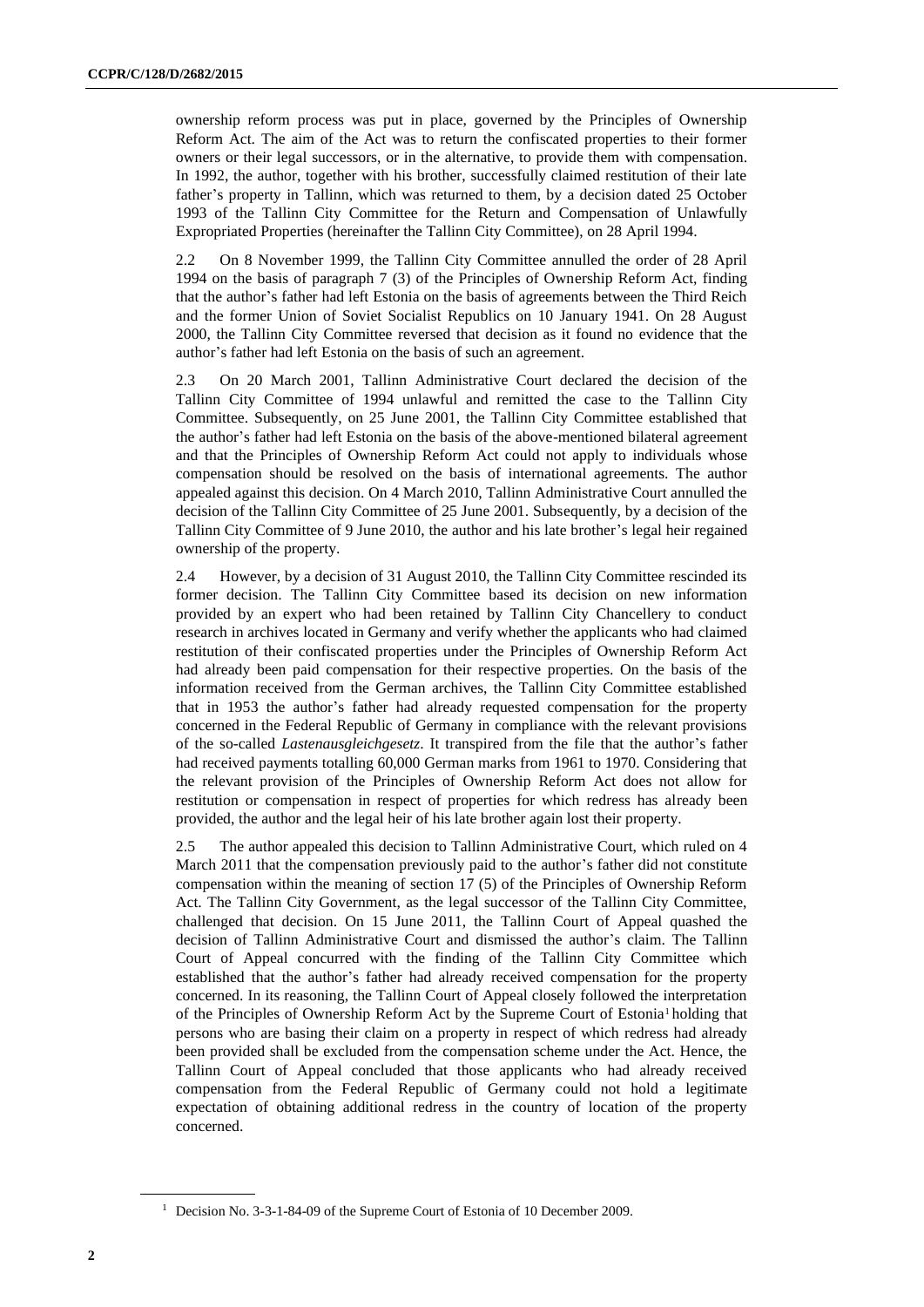2.6 On 19 December 2011, the author filed a cassation appeal with the Supreme Court of Estonia, which found his appeal inadmissible for lack of substantiation.

2.7 On 6 November 2012, the Supreme Court of Estonia rejected the author's request to reopen his case, since no new facts had emerged that would necessitate a retrial.

#### **The complaint**

3.1 The author submits that the domestic authorities should not have considered the payments received by his father under the *Lastenausgleichgesetz* from the Federal Republic of Germany to be compensation within the meaning of section 17 (5) of the Principles of Ownership Reform Act. This failure, according to the author, follows from an arbitrary and unfair interpretation of the *Lastenausgleichgesetz* as well as of the Principles of Ownership Reform Act. In this context, the author argues that the general purpose of the *Lastenausgleichgesetz* was to provide an integration subsidy to displaced persons, rather than full compensation. This is why the real value of the property served only a basis for calculating the amount of compensation, but the amount awarded was not even close to the actual value of the property. Moreover, the preamble to the *Lastenausgleichgesetz* included a disclaimer expressly stipulating that persons accepting payments under the *Lastenausgleichgesetz* did not waive their property claims in respect of the property concerned. He claims that the decision of the State authorities to reject his claim for restitution or compensation for his late father's property follows from the unfair proceedings before Tallinn Administrative Court and discriminates against him on the ground of his Baltic German origin. In that respect, he alleges that mainly persons living in Estonia could benefit from the property compensation schemes of Estonia, however those living abroad were prevented from making use of those opportunities. He acknowledges that in some sporadic cases restitution indeed took place even in respect of properties of Baltic German persons, but he submits that in the majority of the cases the property claims of these people were refused by Estonia. He therefore claims that the State party has violated his right to a fair trial, and prohibition of discrimination, in breach of articles 2, 14 (1) and 26 of the Covenant.

3.2 He also complains about the length of the domestic proceedings, which started in 1991 and ended on 15 June 2011, lasting for 20 years, in breach of article 14 (1) of the Covenant.

#### **State party's observations on admissibility**<sup>2</sup>

4.1 In a note verbale dated 18 January 2016, the State party requested the Committee to declare the communication inadmissible for non-substantiation, for being incompatible *ratione materiae* with the provisions of the Covenant and for non-exhaustion of domestic remedies, under articles 2, 3 and 5 (2) (b) of the Optional Protocol.

4.2 First of all, the State party argues that the author's claims relate mainly to the rejection of his request for restitution or compensation for his late father's property as a result of an arbitrary interpretation of the relevant laws and discrimination against him on the basis of his ethnic origin. The State party submits, however, that property rights are not protected under the Covenant and that the communication should therefore be declared inadmissible for being incompatible *ratione materiae* with the provisions of the Covenant pursuant to article 3 of the Optional Protocol.

4.3 The State party further asserts that the author's claims concerning the alleged unfairness of his trial and the issue of whether he was discriminated against on the ground of his ethnic origin have not been raised by the author before the domestic courts. The State party submits that the author, in the pursuit of local remedies, only challenged the interpretation of the Principles of Ownership Reform Act, and the domestic proceedings were therefore limited to focusing solely on the author's property rights. It submits that discrimination is prohibited by article 12 of the Constitution of Estonia and that the author failed to bring his discrimination claims before any court for adjudication at the domestic

<sup>&</sup>lt;sup>2</sup> The State party submitted its observations on the admissibility of the communication, however some of its arguments are intimately linked to the merits of the case.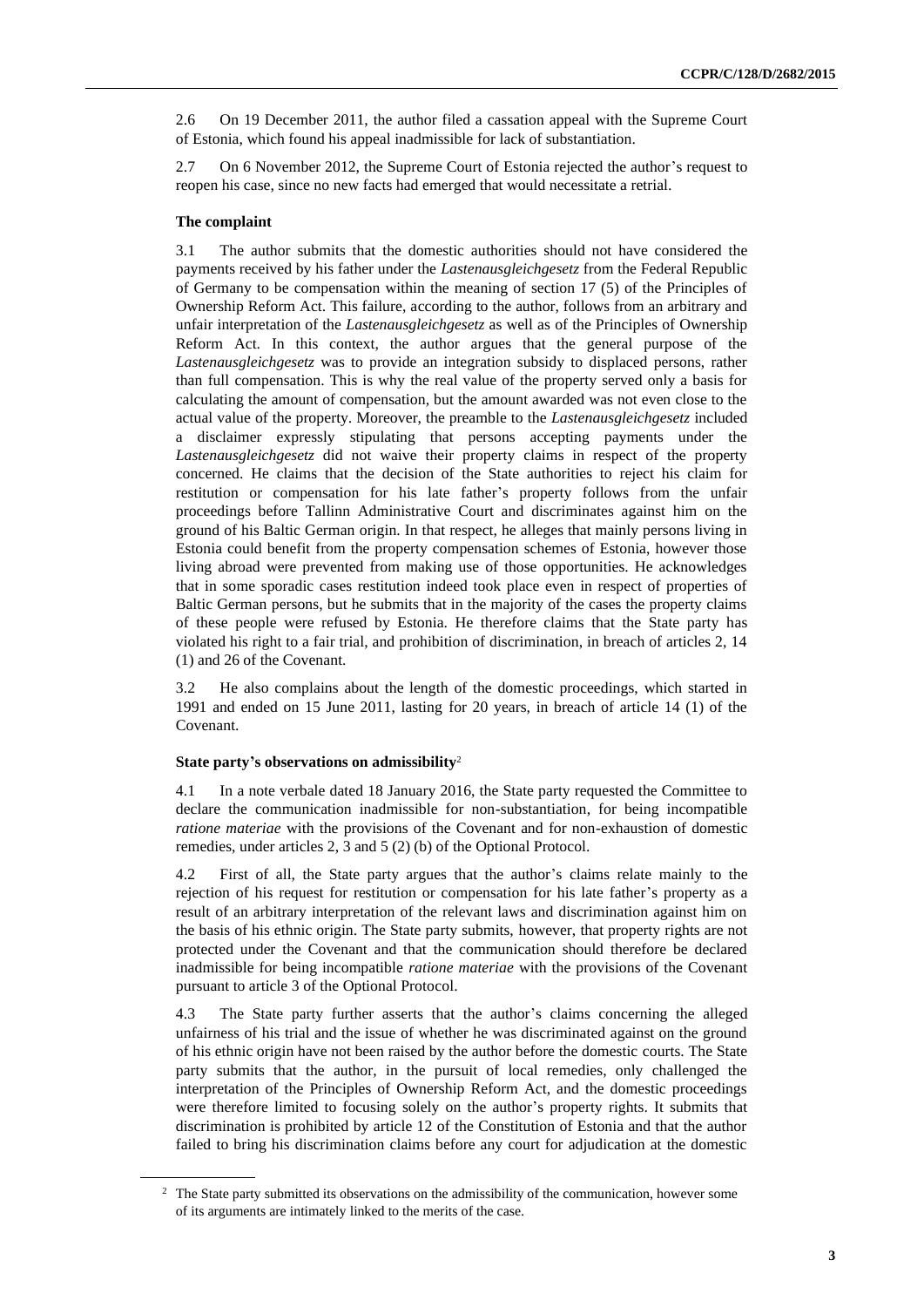level. Accordingly, his claims concerning unfairness of the trial and discrimination against him should be declared inadmissible for non-exhaustion of domestic remedies.

4.4 In addition, the State party submits that the author failed to explain how the domestic proceedings had constituted unequal or unfair treatment in his specific case. The State party argues that the author mainly disagrees with the assessment of the specific circumstances of his case as concerns, in particular, the domestic courts' application and interpretation of the relevant domestic laws. Nevertheless, the fact that the Tallinn Court of Appeal did not agree with the author's position does not mean that its evaluation was clearly arbitrary or amounted to a manifest error or denial of justice. The State party stresses that the right to a fair trial only guarantees procedural fairness and does not encompass the right to a favourable outcome. It further submits that the Tallinn Court of Appeal thoroughly examined the case and explained the reasons at length why it had come to the conclusion that the payment provided to the author's father in Germany was to be considered compensation within the meaning of the Principles of Ownership Reform Act. For these purposes, the Tallinn Court of Appeal has analysed the *Lastenausgleichgesetz* in detail, namely its general aims, the types of compensation available under its provisions, the methods of calculation of the amount of compensation, its application to the author's case, and its relationship with the Principles of Ownership Reform Act. In addition, the State party notes that the author was able to provide written and oral evidence to support his claims during the court hearing, which included having the opportunity to submit expert opinions concerning the general purpose and interpretation of the *Lastenausgleichgesetz*. As to the author's argument that the Tallinn Court of Appeal failed to make reference to the practice of other European countries regarding similar restitution claims, the State party stresses that the right to a fair trial indeed entails an obligation for the courts to provide reasoning for their decisions. However, it does not stem from the requirements under article 14 that the domestic courts are obliged to follow a certain path of reasoning as suggested by the parties to the lawsuit. Accordingly, the author's arguments should be declared inadmissible for lack of sufficient substantiation.

4.5 The State party reiterates that although the author challenges the assessment of facts and evidence reached by the Tallinn Court of Appeal, he does not explain why and how that assessment would be arbitrary or otherwise amount to a denial of justice. In the absence of any evidence to prove such misconduct or lack of impartiality on the part of the domestic court, the Committee is not in a position to question the domestic courts' evaluation of facts and evidence.

4.6 In a subsequent note verbale dated 15 July 2016, the State party reiterated its position that the Committee should find the communication inadmissible under articles 2, 3 and 5 (2) (b) of the Optional Protocol. The State party also submitted that should the Committee examine the merits of the complaint, it was of the view that there had been no violation of the author's rights under article 14, read alone or in conjunction with article 26, of the Covenant.

4.7 In addition, the State party contests the author's arguments as to the protracted domestic proceedings and claims that the author failed to bring this issue to the attention of the domestic courts. The State party refers to the domestic courts' jurisprudence establishing that in cases where a person's fundamental rights have been violated, the injured party has the right to claim damages through administrative court proceedings in compliance with article 25 of the Constitution.<sup>3</sup> As the author failed to avail himself of this opportunity, and nor did he refer to any specific circumstances that could have absolved him from this requirement, his communication should be declared inadmissible for nonexhaustion of domestic remedies.

4.8 The State party further submits that the author's allegations about the undue delay of the proceedings lack substantiation. First, the State party disagrees with the starting date of the proceedings and argues that the determination of the rights and obligations in a suit at

<sup>&</sup>lt;sup>3</sup> The State party submits that, on 30 November 2012, Tartu Administrative Court partially satisfied a claim for non-pecuniary damages for the length of criminal court proceedings and for the excessive length of "preventive measures" imposed in that case (case No. 3-11-1108).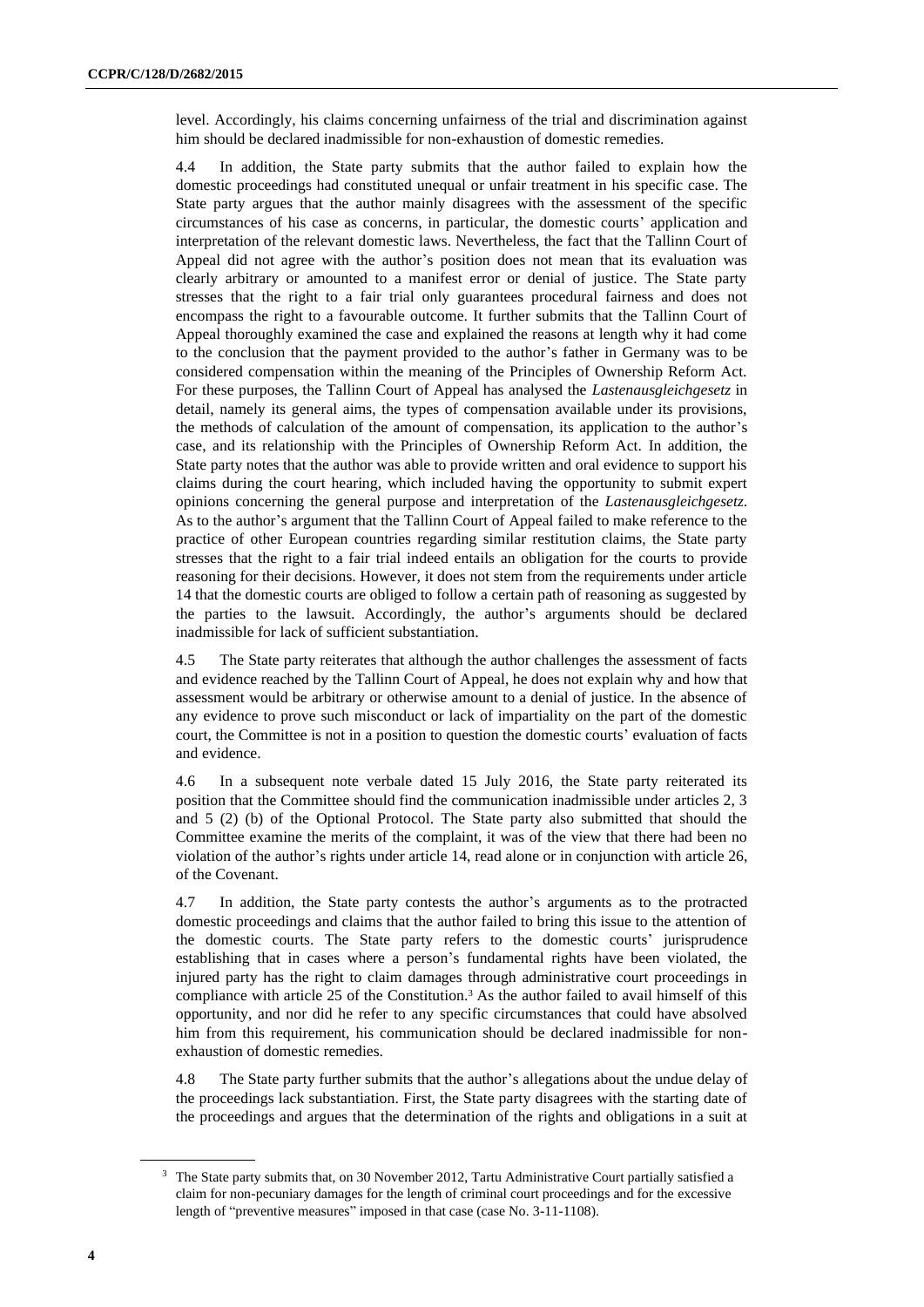law under article 14 of the Covenant only encompasses judicial procedures. The author's property claim was the subject of judicial proceedings for the first time in 2000, however, these varied not only in their nature (administrative and civil proceedings) but also as regards the parties involved. The State party therefore considers that the duration of those judicial proceedings, exclusively, should be taken into account for calculating the overall length of the procedures that are the subject of the present communication. These proceedings started with the author's filing of a claim to Tallinn Administrative Court in order to request judicial review of the decision of the Tallinn City Committee of 31 August 2010. Tallinn Administrative Court delivered its decision on 4 March 2011. The Tallinn Court of Appeal quashed this decision and dismissed the author's claims on 15 June 2011. On 19 December 2011, the Supreme Court of Estonia rejected the author's cassation appeal and thereby put an end to the domestic proceedings. Accordingly, the State party argues that the proceedings lasted for only about a year and cannot thus be considered unreasonably long.

4.9 In addition, the State party underlines that the property reform in Estonia involved complicated legal and political issues that were challenging to adjudicate on, let alone to implement, especially taking into account the difficulties that had arisen from the passage of time, which further contributed to the protraction of certain processes. Furthermore, the author's case required the State party's authorities to collect data from the archives of Germany, which had been a time-consuming undertaking. In that respect, the State party submits that the length of the proceedings is also attributable to the author himself, as these would not have been so tedious had he willingly informed the authorities about the compensation his father had previously received in Germany.

4.10 As regards the alleged discrimination against the author, the State party maintains that the author's claim is without any substance and is not proven by evidence, as he failed to demonstrate that Baltic Germans were treated differently or less favourably than any other group of persons who filed for compensation or restitution under the Principles of Ownership Reform Act. In that respect, the State party explains that the provision in the Act that the author challenges applies to everyone without any distinction based on any ground. What is decisive in the application of the impugned law is the question of whether the person claiming compensation has ever been offered redress for the same property either by the State party or by any other countries. In that respect, the State party refers to various decisions of the domestic courts where the Tallinn City Committee's decisions to deny compensation to the claimants were quashed due to a lack of sufficient evidence to prove that redress had already been provided for the confiscated property in Germany.<sup>4</sup> In the light of the foregoing, the State party concludes that the facts of the case do not reveal a breach of articles 2, 14 (1) or 26 of the Covenant.

#### **Additional submissions**

#### *From the author*

5.1 In a letter dated 21 November 2016, the author responded to the observations of the State party. The author submits that one of the reasons why the property in question was not returned to him is that certain Estonian officials from the Soviet era occupy important positions even to this day, and instead of providing redress to the injured parties they have an interest in commercializing the properties for their own political purposes. He adds that it is very unfortunate that decisions taken by the domestic courts cannot be challenged before the European Court of Human Rights, as the State party entered into a reservation with regard to its laws on the property reform. The author further points out that the general aim of the *Lastenausgleichgesetz* was to equalize burden-sharing for damages suffered during the Second World War, but not to afford full compensation for the losses of the individuals concerned. He recalls that the preamble of the *Lastenausgleichgesetz* included a disclaimer indicating that the recipients of payments under the *Lastenausgleichgesetz* did not waive their right to claim restitution of their properties, and that if restitution eventually

<sup>4</sup> Decision of Tallinn Administrative Court dated 22 March 2012 in case No. 3-10-2817 and decision of the Tallinn Court of Appeal dated 5 December 2011 in case No. 3-10-2971.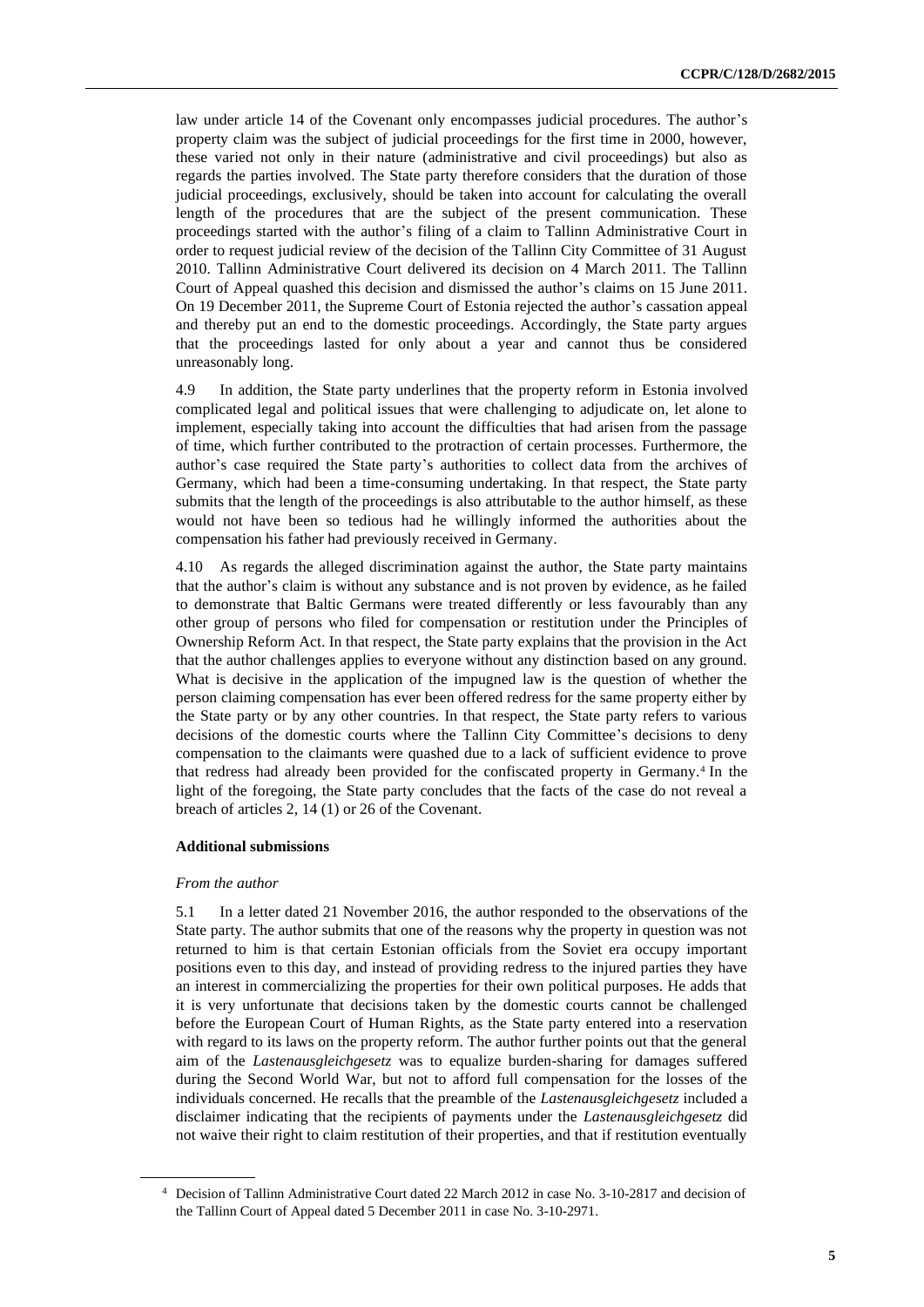occurred, the owners of the properties would be obliged to repay the amount they had received under the *Lastenausgleichgesetz*. In this context, he argues that recipients of adequate compensation are never required to pay the compensation back, which clearly shows that the legislators' intent concerning the *Lastenausgleichgesetz* had been different and was arbitrarily disregarded by the domestic courts when finding that the payments received by his father under the *Lastenausgleichgesetz* were to be regarded as compensation for the purposes of the Principles of Ownership Reform Act. In addition, he submits that his father received payments in the amount of  $64,980$ , which does not correspond at all to the real market value of the apartment block concerned.

5.2 Regarding the complaint about the protracted domestic proceedings, the author submits that the period to be considered started with his application for the restitution of his property, filed in 1991, and that the proceedings ended on 15 June 2011, which is clearly an unreasonably long period of time. He notes that the remedy under article 25 of the Constitution of Estonia is ineffective and that his lawyer advised him not to avail himself of this legal avenue as it did not offer any prospect of success.

5.3 Regarding his claim that he was discriminated against in the domestic proceedings, he submits that the Supreme Court of Estonia ruled in 2008 that Baltic Germans should not be discriminated against in the context of the property reform; that ruling then created an impediment to the legislators' intent to exclude Baltic Germans from the compensation scheme at the time. Nevertheless, lawmakers, by declaring that the *Lastenausgleichgesetz* payments were to be considered to be compensation for the purposes of the Principles of Ownership Reform Act, invented a seemingly lawful way for the State party to deny redress to Baltic Germans. As this provision is applicable to the majority of cases submitted by Baltic Germans, in practical terms, despite the Supreme Court's decision, the result remains the same. The author acknowledges that, in a small number of cases, payments under the *Lastenausgleichgesetz* could not be proven by the authorities, which indeed resulted, in some isolated cases, in compensation eventually being offered for the injured parties under the Principles of Ownership Reform Act. Those sporadic cases, however, cannot prove the lack of intent of the State party to discriminate against persons of Baltic German origin.

5.4 The author did not respond to the State party's observation that the author failed to exhaust domestic remedies in respect of his claim of discrimination.

5.5 In a submission dated 25 April 2017, the author reiterated the above arguments.

#### *From the State party*

6. In a note verbale dated 20 March 2017, the State party reiterated its position that the Committee should find the communication inadmissible for being incompatible with the provisions of the Covenant, for non-exhaustion of domestic remedies and for lack of substantiation.

#### **Issues and proceedings before the Committee**

#### *Consideration of admissibility*

7.1 Before considering any claim contained in a communication, the Committee must decide, in accordance with rule 97 of its rules of procedure, whether the communication is admissible under the Optional Protocol.

7.2 The Committee notes, as required by article 5 (2) (a) of the Optional Protocol, that the matter is not being examined under any other international procedure of investigation or settlement.

7.3 The Committee first notes the author's complaint that the length of the civil proceedings was incompatible with the reasonable time requirement under article 14 (1) of the Covenant. In that respect, the Committee notes the author's concern about the effectiveness of the remedies available. The Committee observes, however, that the author does not make any reference to previous jurisprudence or otherwise substantiate his allegations that the domestic remedies available would be ineffective in his case. In contrast, the Committee observes that the State party referred to the recent developments in domestic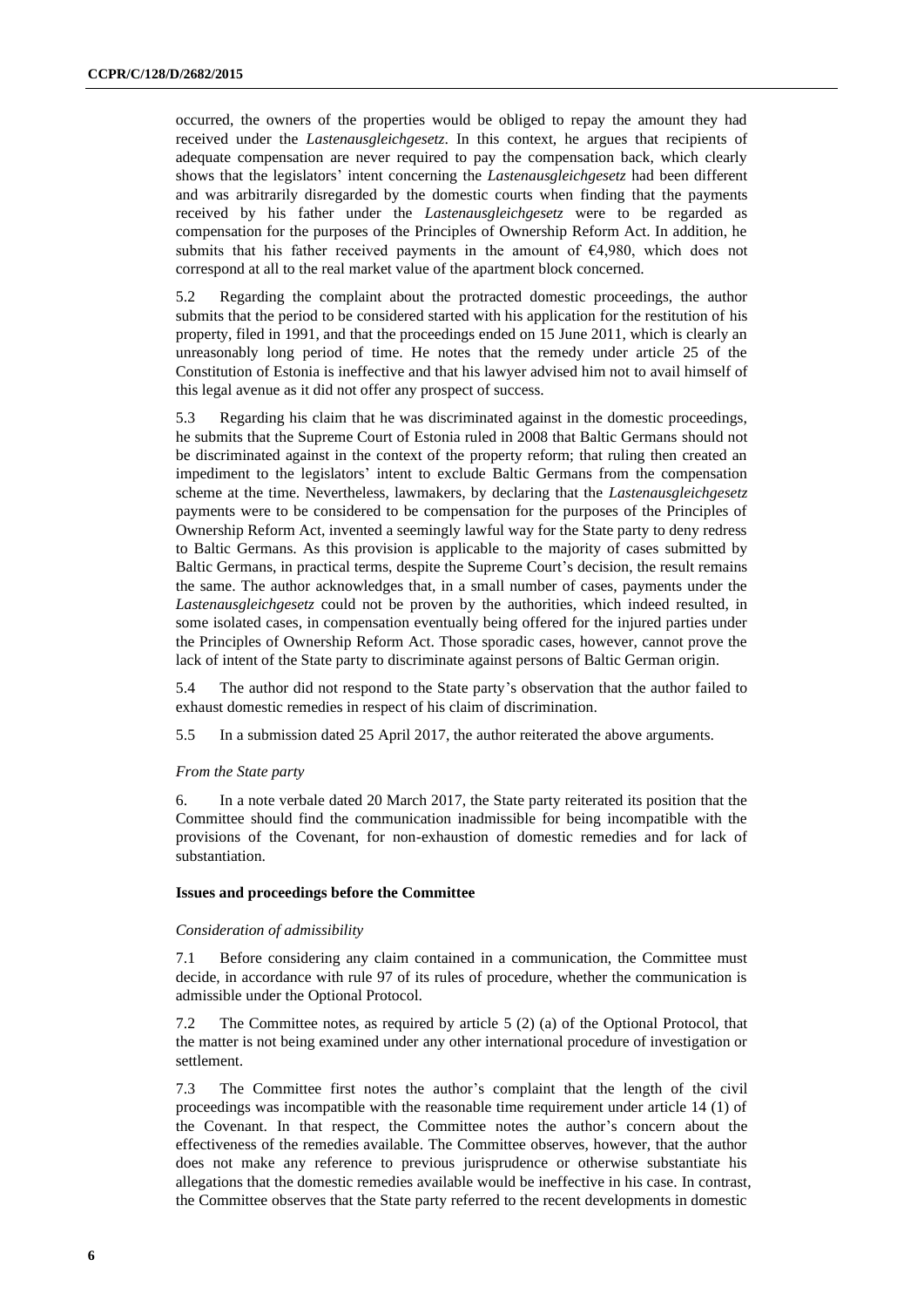case law and argued that it would have been possible for the author to claim damages before the administrative courts. The State party also provided examples of cases in order to show that such remedies were indeed available and effective. The Committee recalls that, according to its jurisprudence, the author's doubts about the effectiveness of domestic remedies do not absolve him from exhausting them.<sup>5</sup> The Committee therefore concludes that this part of the author's communication is inadmissible under article  $5(2)$  (b) of the Optional Protocol.

7.4 The Committee notes the author's claim under article 14 (1) of the Covenant about the allegedly unfair proceedings before Tallinn Administrative Court. In this respect, the Committee is mindful of the State party's argument that the author failed to explain how the domestic proceedings had constituted unfair treatment in his specific case. The State party submitted that the Tallinn Court of Appeal had thoroughly examined the case and explained at length the reasons why it had come to the conclusion that the payment provided to the author's father in Germany was to be considered compensation within the meaning of the Principles of Ownership Reform Act. In addition, the State party noted that the author had been able to provide written and oral evidence to support his claims during the court hearing, including the opportunity to submit expert opinions concerning the general purpose and interpretation of the *Lastenausgleichgesetz*. The author did not contest those arguments. In addition, the Committee observes that the author's arguments under article 14 (1) are intimately linked to his claim under article 26 of the Covenant. In the light of these considerations, the Committee considers that the author's communication falls short of substantiating how his rights under article 14 (1) would be violated by the State party and declares this part of the communication inadmissible pursuant to article 2 of the Optional Protocol.

7.5 The Committee further notes the author's claim under article 26 of the Covenant that the Tallinn Court of Appeal, in its judgment of 15 June 2011, wrongly interpreted a 1991 restitution law excluding those individuals from its application who were basing their claims on properties in respect of which restitution had already taken place or compensation had been paid. The erroneous decision of Tallinn Administrative Court, according to the author, stemmed from the unfair proceedings before Tallinn Administrative Court and discriminated against him on the ground of his Baltic German origin.

7.6 The Committee recalls that the right to property is not protected by the Covenant, and considers that it is thus incompetent *ratione materiae* to consider any alleged violations of that right pursuant to articles 2 and 3 of the Optional Protocol. However, confiscation of private property or failure by a State party to pay compensation for such confiscation could indeed entail a breach of the Covenant if the relevant act or omission was based on discriminatory grounds in violation of article 26 of the Covenant.<sup>6</sup>

7.7 In this regard, the Committee notes the State party's argument that the author's claims concerning the alleged unfairness of his trial and the issue of whether he was discriminated against on the ground of his Baltic German origin have not been raised before the domestic courts. The State party submits that the author's claims, in the pursuit of local remedies, were focused solely on his property rights, and that although discrimination is prohibited by article 12 of the Constitution of Estonia, the author failed to bring his discrimination claims before any court for adjudication at the domestic level. The Committee observes that the author did not respond to this argument and has not advanced any reasons as to why he did not raise the issue of discrimination before the domestic courts. In such circumstances, the Committee concludes that the author has failed to exhaust available domestic remedies. This complaint must therefore be declared inadmissible under article 5 (2) (b) of the Optional Protocol.

7.8 Finally, the Committee notes the author's claim under article 2 of the Covenant. The Committee observes in this respect that the author only invoked this article in his very first submission, without, however, specifying which right he was relying on under the article cited. The Committee further observes that the author failed to put forward any arguments

<sup>5</sup> See, for example, *J.B. v. Australia* (CCPR/C/120/D/2798/2016), para. 7.5.

<sup>6</sup> See, for example, *P.L. and M.L. v. Estonia* (CCPR/C/127/D/2499/2014), para. 6.3.